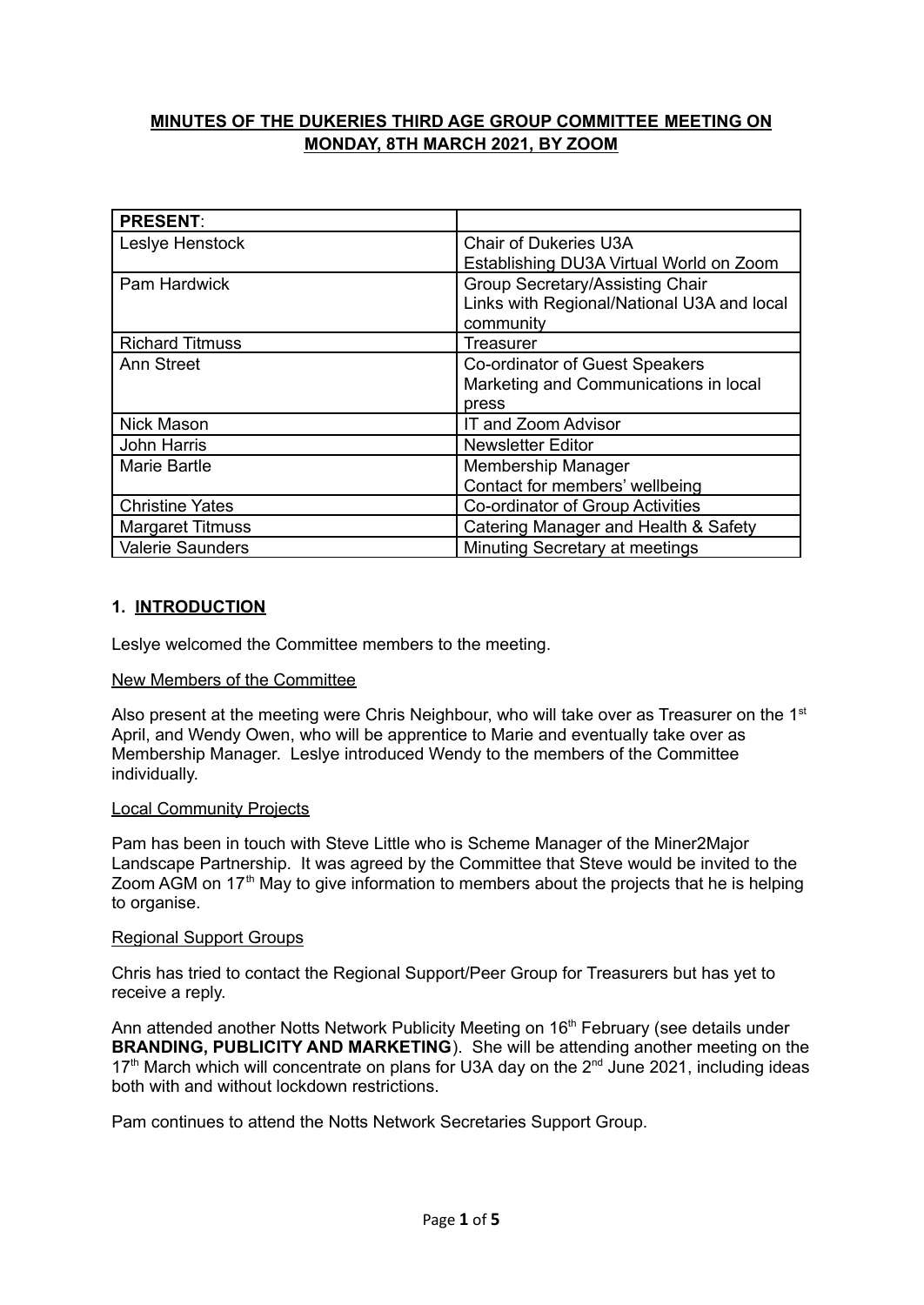## Sign off the Minutes for February

There were no alterations to the Minutes of  $8<sup>th</sup>$  February 2021. Richard proposed that the Minutes be accepted, Margaret seconded and Leslye signed the Minutes as correct.

## **2. MEMBERSHIP**

Marie reported that the total membership remains at 108 members which includes 8 Associate members and an Honorary Life Member.

Marie has offered support to a member recently.

Marie and Wendy have already liaised regarding Wendy eventually taking over the role of Membership Manager. Marie will email some spreadsheets to Wendy and they will meet when it is legal to do so. If all goes to plan with the Government opening dates, the first date we could legally have a Members' meeting in the Jubilee Hall would be 21<sup>st</sup> June which, co-incidentally, is the date in June for the Members' Meeting. If that goes ahead, Marie will demonstrate to Wendy the procedure on the day.

Leslye commented that if Members' Meetings are able to commence at the Jubilee Hall on the 21<sup>st</sup> June, we would need to make some advance bookings for the Hall. Christine said that she would pass the names and telephone numbers that she had for booking the Hall to Pam in order that she could go ahead with provisional bookings.

#### Membership Fees

Leslye has researched the membership subscription fees charged by other U3As in the North Nottinghamshire area.

She pointed out that, as the Du3a is such a small organisation compared to others in the area, we need to charge slightly more than the larger U3As in order to have enough funds to pay the capitation fees to National, fund fees for speakers, etc.

Leslye put forward the proposal that from 1<sup>st</sup> April 2021 until 31<sup>st</sup> March 2022 the full membership subscription for new members would be £15 and £10 for Associate Members. Chris proposed that this be accepted and Nick seconded.

This proposal will be put before the membership at the AGM on  $17<sup>th</sup>$  May.

# **3. BRANDING/PUBLICITY/MARKETING**

Ann reported that there were thirteen attendees at the Notts Network Publicity meeting on 16<sup>th</sup> February, including new regional contact Chris Hartny-Mills who is available to support our U3As. It was suggested that individual U3As should consider having a five-year plan for recruitment by increasing their exposure. There will be a toolkit available on National website to assist with publicity.

#### Speaker Information

Ann reported that she has booked Autumn Rose to speak at the Members' Meeting in July. She will give a talk about getting confidence back in driving after the long lockdown when some members may not have driven for some time.

#### **Publicity**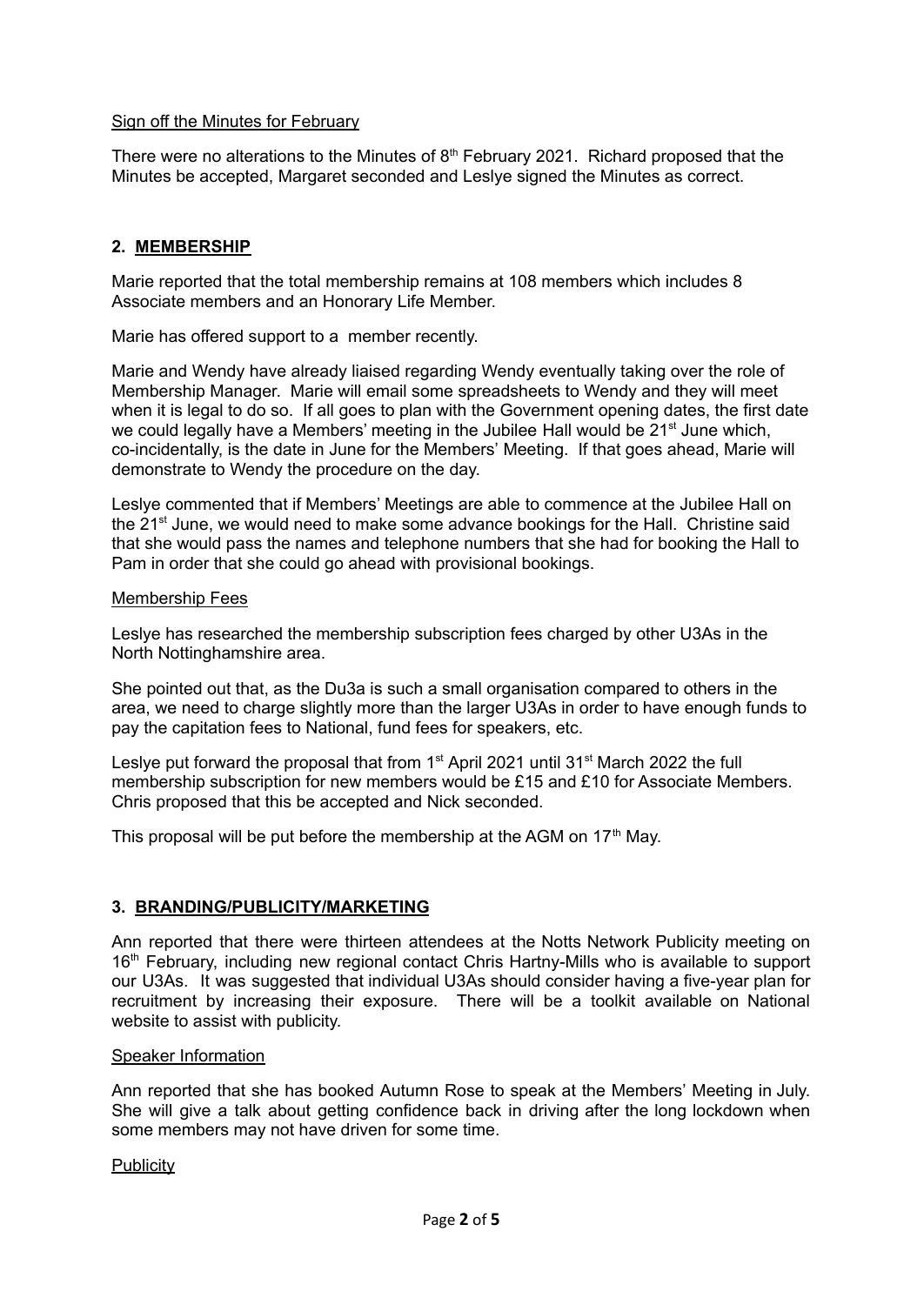There was a discussion amongst the Committee about ideas to raise awareness of the Du3a in local areas and various suggestions were put forward including:

- Copies of the monthly newsletter could be posted in local libraries. Leslye suggested that the "Staying Connected" name that John has used during lockdown for the magazine should remain. John commented that he envisaged a slimmed-down format for the newsletter when lockdown is over.
- Information and requests could be sent to the local radio station, Bowe Radio, on a weekly basis. Leslye said that she would do weeks 2 and 4 and Ann could do 1 and 3.
- Leaflet stalls at various places were suggested including Edwinstowe, Rufford Park and the St. George's Day celebration which takes place in Ollerton on the Saturday nearest St George's Day. There is also a community notice board at the Co-op in Edwinstowe which could be used. Other local businesses could also be asked if they would display Du3a leaflets.
- Ann will continue to submit articles to the Sherwood Life, Roundabout and Edwinstowe publications.

## **Flyers**

Leslye and Ann will liaise in the next seven to ten days to talk about wording for the leaflets.

#### New Name Badges for Members

Christine will photograph and measure the insert for the name badges and Leslye and Nick will see what kind of new design would fit.

## **4. ACTIVITY GROUPS**

Christine has been in touch with Group Leaders and the present situation is as follows:

- Architecture Group New leader required
- History Group New leader required
- Beginners' Bridge no leader although Colin will oversee this group until a new leader can be found,
- Bird Watching and Pathfinders Group Ken White, the leader for both groups, has now joined Mansfield U3A.
- Ukulele Group Marie-Louise has given up the leadership due to ill health. The tutor, Nicky Bennet, is prepared to carry on tutoring the group. Christine will ask Linda whether she will lead the group.
- Rambling Group David Whitewick who is the present leader would like someone else to take over.
- Gardening Group New leader required.
- Wine Group New leader required

All the other Groups will carry on with the same leaders.

Due to the fact that Margaret is retiring from the Committee, we will need someone to organise the tea rota when the Members' Meetings take place at the Jubilee Hall again. Margaret said that she will contact people on the list who used to fill in when members who were delegated to do the teas did not attend.

John was asked whether he would send an email to Group Leaders asking them to put together a short piece about their group for the Newsletter in anticipation of the Groups meeting again.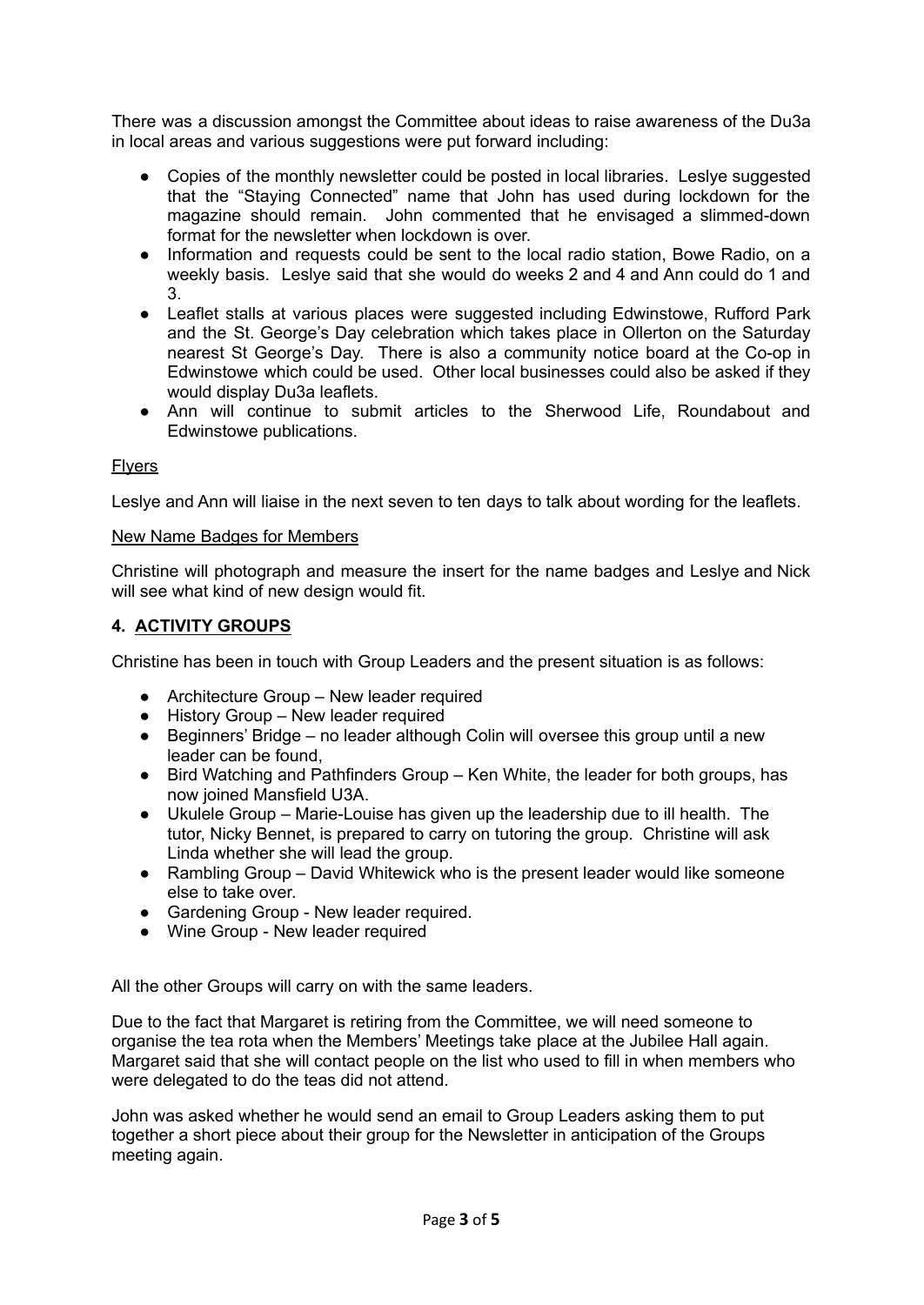## Meeting Venues for Groups

We will need to put together a risk assessment guide regarding safety in building in the current situation. This will be discussed at the next Committee Meeting.

# **5. TREASURER'S REPORT**

Richard had already submitted copies of the Treasurer's Report for February 2021 to the **Committee.** 

The signatures for the Nat West account need to be signed off again.

Richard put forward a resolution that Chris will need to have new debit cards in his name (Philip Christopher Neighbour). Leslye proposed that the resolution be accepted and Christine seconded.

Richard said that the Bank-line set up by Nat West for the Du3a is not run like a normal on-line banking account and should have an administrator. The major snag for Richard was that he was not an administrator on the account which has led to issues. It was therefore agreed by the Committee that Philip Christopher Neighbour should become an administrator on the account.

Leslye asked whether Richard/Chris could prepare a basic cashflow forecast to 31<sup>st</sup> March 2022.

## Possible Funding/Grants

Chris and Wendy have been looking into the possibility of getting funding towards buying essential items and publicity materials for the Du3A. They will liaise with Leslye on this matter in due course.

One of the items needed is a new laptop. This will cost in the region of £700 in order to achieve what is required. Nick will do more research into what would be suitable.

# **6. CONSTITUTION**

Since the last Committee Meeting, Pam and Ann have liaised over the wording for the updated Constitution for the Du3A.

There are issues concerning rules and regulations for Zoom Meetings, the length of service for Committee members and the "refusal of membership" clause.

National have recently published an updated version of the Constitution and Ravenshead U3A appear to have obtained an early copy from which they have updated their own **Constitution** 

It was agreed by the Committee that the text concerning rules and regulations for Zoom meetings could be copied from the Ravenshead Constitution and any other alterations to the Du3a Constitution will be considered again at the next Committee Meeting and then voted on at the AGM in May.